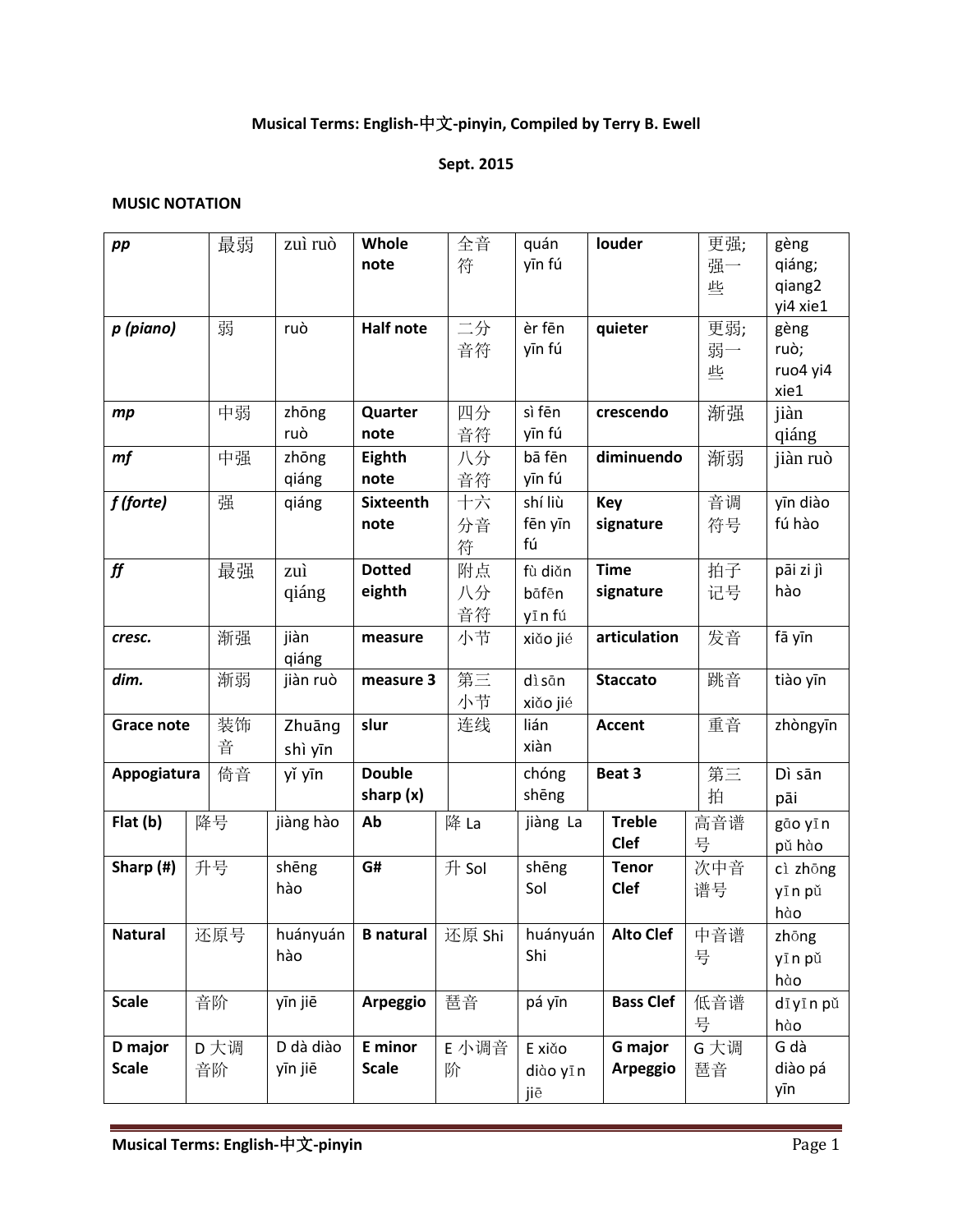| <b>Eb Major</b> |     | jiàng E dà                |     |   |      |             |              |
|-----------------|-----|---------------------------|-----|---|------|-------------|--------------|
|                 |     | diào                      |     |   |      |             |              |
| rest            | 休止符 | xiūzhě<br>(fú)<br>shō zhě | Key | 调 | diào | <b>Beat</b> | dā paī<br>ZI |

#### **MUSIC TEMPOS**

| Lento                           | 慢板       | màn<br>băn          | <b>Moderato</b>                                 | 中板            | zhōng<br>băn                 | <b>Vivace</b>                | 快<br>板,<br>活泼<br>的 | kuài<br>băn,<br>huó pō<br>de |
|---------------------------------|----------|---------------------|-------------------------------------------------|---------------|------------------------------|------------------------------|--------------------|------------------------------|
| <b>Adagio</b><br><b>Andante</b> | 柔板<br>行板 | róu băn<br>xíng     | <b>Allegro</b><br>moderato<br><b>Allegretto</b> | 中快<br>板<br>小快 | zhōng<br>kuài<br>băn<br>xiǎo | <b>Presto</b><br>Accelerando | 急板<br>渐快           | jí bǎn<br>jiàn               |
|                                 |          | băn                 |                                                 | 板             | kuài<br>băn                  |                              |                    | kuài                         |
| <b>Andantino</b>                | 小行<br>板  | xiǎo<br>xíng<br>băn | <b>Allegro</b>                                  | 快板            | kuài<br>băn                  | <b>Ritardando</b>            | 渐慢                 | jiàn<br>màn                  |
| a tempo                         | 原速       | yuán sù             |                                                 |               |                              |                              |                    |                              |

#### **Music Directions**

| Start at the<br>beginning   | 从头开<br>始        | cóng<br>tóu<br>kāishǐ        | Start at<br>number<br>3 | 第3号<br>开始 | dì sān<br>hào<br>kāishǐ | Start at<br>A | 从A开<br>始 | cóng A<br>kāishǐ |
|-----------------------------|-----------------|------------------------------|-------------------------|-----------|-------------------------|---------------|----------|------------------|
| Start at<br>measure 13      | 从13<br>小节开<br>始 | cóng 13<br>xiǎojié<br>kāishǐ |                         |           |                         |               |          |                  |
| A little<br>slower          | 慢一点             | màn<br>yīdiǎn                | A little<br>faster      | 快一点       | kuài<br>yīdiǎn          |               |          |                  |
| <b>Metronome</b><br>marking | 速度快<br>慢        | sù dù<br>kuaì màn            |                         |           |                         |               |          |                  |
|                             |                 |                              |                         |           |                         |               |          |                  |
|                             |                 |                              |                         |           |                         |               |          |                  |
|                             |                 |                              |                         |           |                         |               |          |                  |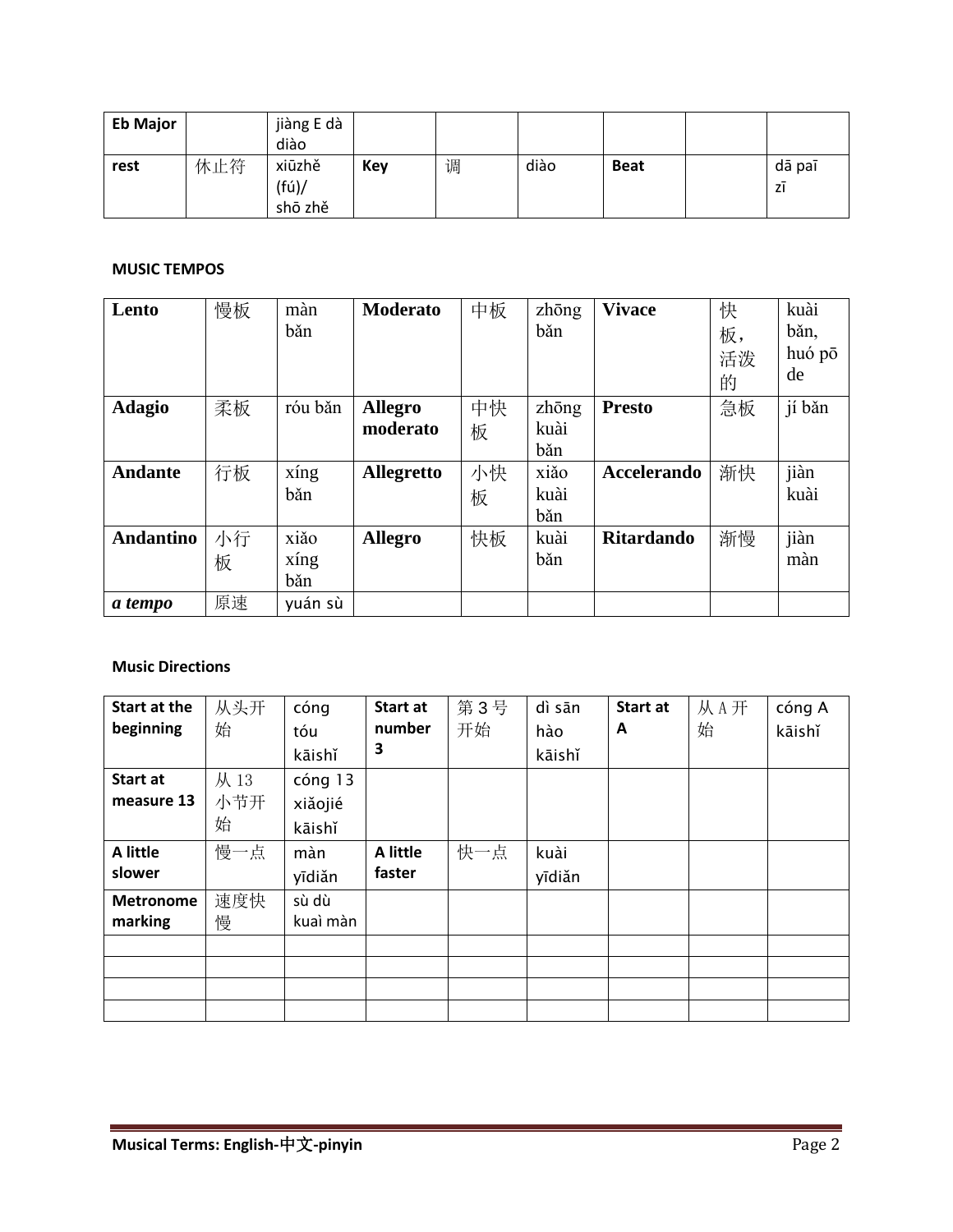### **MUSIC STYLES, MORE TERMS**

| <b>Baroque</b>   | 巴洛 | bā luò kè        | <b>Classical</b> | 古典  | gǔ diǎn  | <b>Romantic</b> | 浪漫 | làng      |
|------------------|----|------------------|------------------|-----|----------|-----------------|----|-----------|
| style            | 克风 | fēng gé          | style            | 主义  | zhǔ      | style           | 主义 | màn zhǔ   |
|                  | 格  |                  |                  | 风格  | yì fēng  |                 | 风格 | yì        |
|                  |    |                  |                  |     | gé       |                 |    | fēng gé   |
| <b>Terraced</b>  | 阶梯 | jiē tī shì qiáng | <b>Bel</b>       | 美声  | měi      | <b>Vibrato</b>  | 颤音 | chàn yīn  |
| dynamics         | 式强 | ruò              | canto            | 唱法  | shēng    | (winds)         |    |           |
|                  | 弱  |                  | (singing         |     | chàng    |                 |    |           |
|                  |    |                  | tone)            |     | fă       |                 |    |           |
| Continuo         | 数字 | shù zì dī yīn    | <b>Drone</b>     | 长音  | cháng    | <b>Vibrato</b>  | 揉弦 | róu xián  |
| (harpsichord     | 低音 |                  |                  |     | yīn      | (strings)       |    |           |
| and bass         |    |                  |                  |     |          |                 |    |           |
| instrument)      |    |                  |                  |     |          |                 |    |           |
| Up bow           | 上弓 | shàng gōng       | <b>Concert</b>   | 音乐  | yīn      | rubato          | 速度 | sù dù zì  |
|                  |    |                  |                  | 会   | yuè huì  |                 | 自由 | yóu       |
| Down bow         | 下弓 |                  | Perform          | 表演  |          | audience        |    |           |
|                  |    | xià gōng         |                  |     | biăo     |                 | 观众 | guān      |
|                  |    |                  |                  |     | yǎn      |                 |    | zhòng     |
| <b>Spiccatto</b> | 跳弓 | tiào gōng        | Rehearse         | 排练  | pái liàn | <b>Practice</b> |    | liàn quín |
| Symphony         | 交响 | Jão xiǎng        | <b>Audition</b>  | 面试  | miànshì  | Concerto        | 协奏 | xiézòuqǔ  |
|                  | 乐  | yuè              |                  |     |          |                 | 曲  |           |
| Symphony         | 交响 | Jião xiǎng       | Part             | * 部 | shēng    | <b>Music</b>    | 乐谱 | yuè pŭ    |
| orchestra        | 乐队 | yuè duì          |                  |     | bù       | (page)          |    |           |

## **SELECT INSTRUMENTS (For full listing see [http://www.douban.com/note/92034581/\)](http://www.douban.com/note/92034581/)**

| <b>Instruments</b>  | yùe qì   |  |  |  |
|---------------------|----------|--|--|--|
| <b>Winds</b>        | guăn yùe |  |  |  |
| <b>Play strings</b> | lā       |  |  |  |
| <b>Play winds</b>   | chūi     |  |  |  |
| Play piano          | tán      |  |  |  |
| Play                | dă       |  |  |  |
| percussion          |          |  |  |  |
|                     |          |  |  |  |
|                     |          |  |  |  |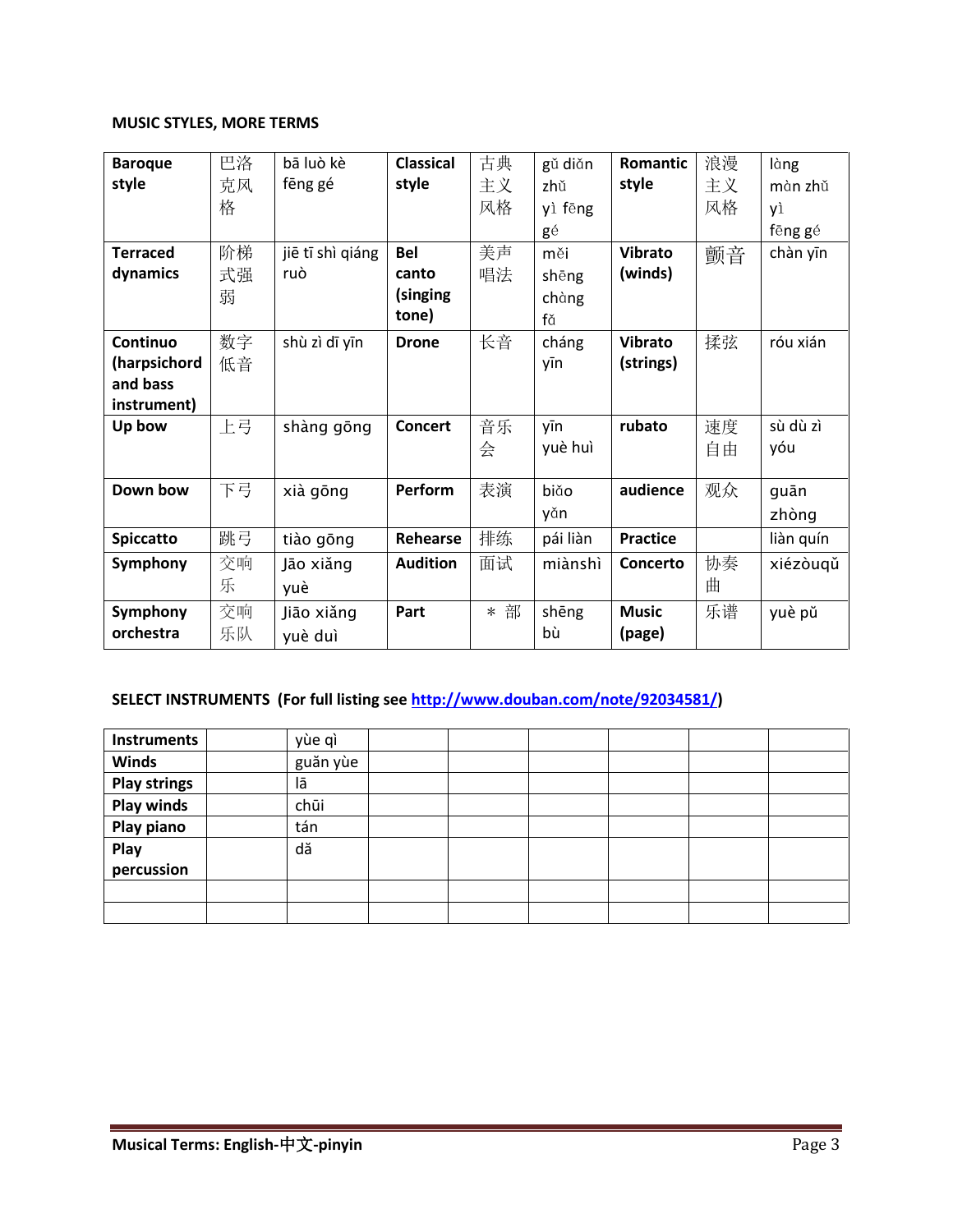| WOOD-          | 木管 | mù         | <b>Clarinet in Bb</b> | 降 B | jiàng B   | <b>BRASS</b>  | 铜管乐  | tóng    |
|----------------|----|------------|-----------------------|-----|-----------|---------------|------|---------|
| <b>WINDS</b>   | 乐器 | guăn yuèqì |                       | 调单  | diào dān  |               | 器    | guǎn    |
|                |    |            |                       | 簧管  | huáng     |               |      | yuèqì   |
|                |    |            |                       |     | guan3/    |               |      |         |
|                |    |            |                       |     | hei1      |               |      |         |
|                |    |            |                       |     | guan3     |               |      |         |
| <b>Piccolo</b> | 短笛 | duǎn       | <b>Bass Clarinet</b>  | 低音  | dī yīn    | <b>Cornet</b> | 短号   | duǎn    |
|                |    | dí         |                       | 单簧  | dān       |               |      | hào     |
|                |    |            |                       | 管   | huáng     |               |      |         |
|                |    |            |                       |     | guǎn      |               |      |         |
| <b>Flute</b>   | 长笛 | cháng dí   | Alto                  | 中音  | zhōng     | <b>Trumpe</b> | 降B调  |         |
|                |    |            | <b>Saxophone</b>      | 萨克  |           | t (in Bb)     | 小号   | (jiàng  |
|                |    |            |                       | 斯   | yīn sà    |               |      | B       |
|                |    |            |                       |     | kèsī      |               |      | Diào)   |
|                |    |            |                       |     |           |               |      | xiǎo hà |
|                |    |            |                       |     |           |               |      | O       |
| Oboe           | 双簧 | shuāng huá | <b>Bassoon</b>        | 大管  | dà        | Horn (in      | F 调圆 | (F)     |
|                | 管  | ng guǎn    |                       |     | guǎn      | F)            | 号    | diào)   |
|                |    |            |                       |     |           |               |      | yuán    |
|                |    |            |                       |     |           |               |      | hào     |
| <b>English</b> | 英国 | Yī ng guó  | Contra-               | 低音  | dī yīn bā | <b>Trombo</b> | 长号   | cháng   |
| Horn           | 管  | guǎn       | bassoon               | 巴松  | sōng      | ne            |      | hào     |
| <b>Winds</b>   | 管乐 | guăn yuè   |                       |     |           | <b>Bass</b>   | 低音长  | dī yīn  |
|                |    |            |                       |     |           | <b>Trombo</b> | 号    | cháng   |
|                |    |            |                       |     |           | ne            |      | hào     |
|                |    |            |                       |     |           | Tuba          | 大号   | dà hào  |
|                |    |            |                       |     |           |               |      |         |

**SELECT INSTRUMENTS (For full listing see http://www.douban.com/note/92034581/)**

| <b>STRINGS</b>               | 弦乐               | xián<br>yùe                          | <b>KEYBOARDS</b>                    | 键盘              | jiàn páu                     | Glockenspiel                   | 钢片<br>琴  | gāng<br>piàn<br>qín   |
|------------------------------|------------------|--------------------------------------|-------------------------------------|-----------------|------------------------------|--------------------------------|----------|-----------------------|
| <b>Violin</b>                | 小提琴              | xiăo tí q<br>ín                      | <b>Piano</b>                        | 钢琴              | gāng qín                     | <b>Xylophone</b>               | 木琴       | mù qín                |
| <b>Viola</b>                 | 中提琴              | zhōng tí<br>qín                      | Organ                               | 管风琴             | gúan fēng<br>qíu             | <b>Marimba</b>                 | 马林<br>巴琴 | mă lín<br>bā<br>qín   |
| <b>Cello</b>                 | 大提琴              | dà tí<br>qín                         | <b>PITCHED</b><br><b>PERCUSSION</b> | 有音高<br>打击乐<br>器 | yǒu yīn<br>gāo dǎjī<br>yuèqì | <b>Tubular</b><br><b>Bells</b> | 管钟       | guăn zh<br>ōng        |
| <b>Double</b><br><b>Bass</b> | 倍低音<br>提琴<br>\贝斯 | (Bèi) dī<br>yīn tí<br>qín<br>bei4si) | Timpani                             | 定音鼓             | dìng yīn<br>gŭ               | <b>Chimes</b>                  | 钟琴       | zhōng<br>qín          |
| Harp                         | 竖琴               | shù qín                              | <b>Bells</b>                        | 排钟              | pái zhōng                    | <b>Mallets</b>                 | 三角<br>木琴 | Sān<br>jiǎo<br>mù qín |
| Guitar                       | 吉他               | Jí tā                                | <b>Harpsichord</b>                  |                 |                              |                                |          |                       |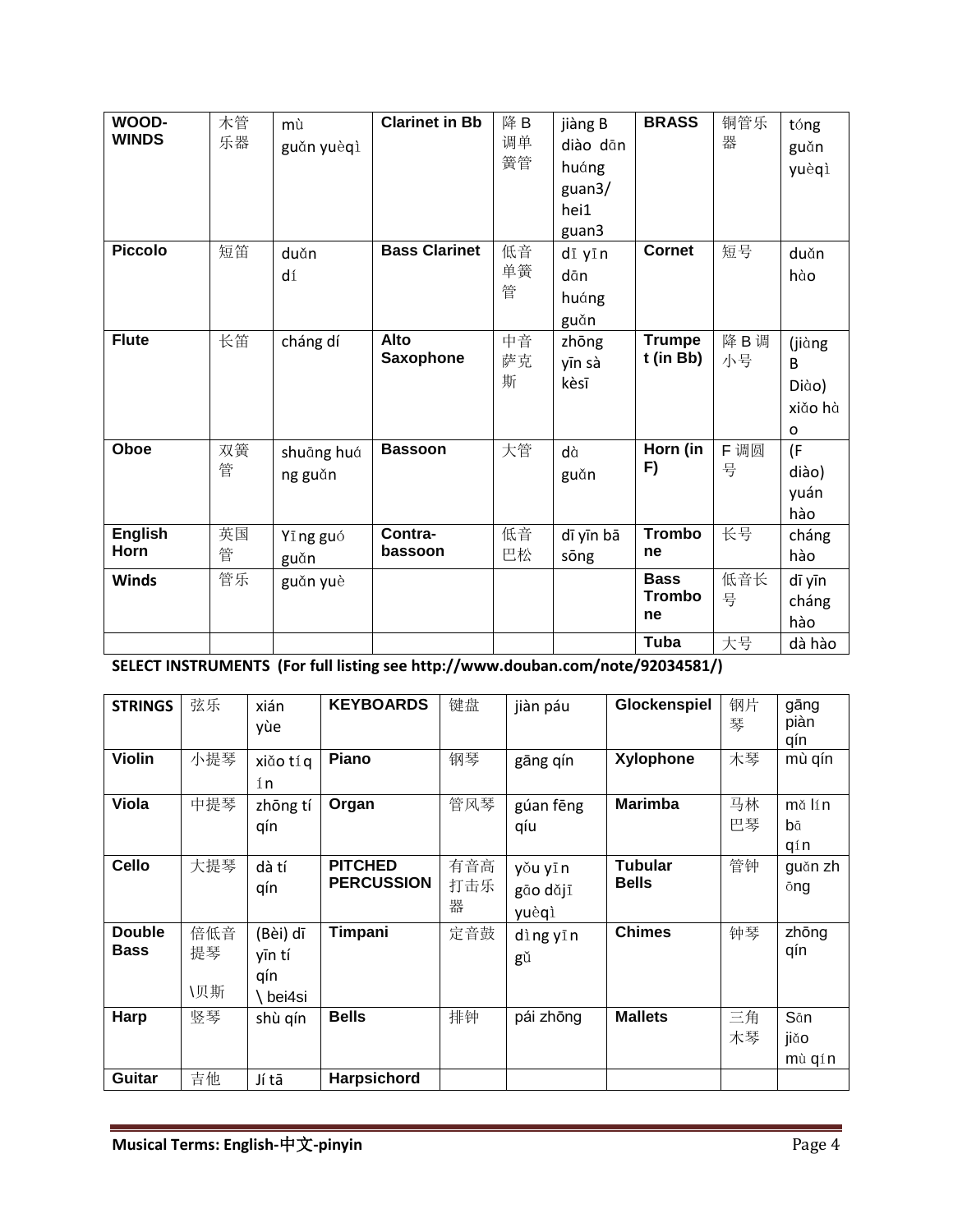| <b>PERCUSSION</b>        | 小打击      | xiǎo dǎ                 | <b>Claves</b>                  | 响棒 | xiǎng        | <b>Drum</b> | jué shì |
|--------------------------|----------|-------------------------|--------------------------------|----|--------------|-------------|---------|
|                          | 乐器组      | jī yuè qì<br>zů         |                                |    | bàng         | set         | gŭ      |
| <b>Triangle</b>          | 三角铁      | Sān jiǎo<br>tiě         | <b>Castanets</b>               | 响板 | xiǎng<br>băn |             |         |
| <b>Crotales</b>          | 响板       | xiǎng<br>bǎn            | Wood<br><b>Blocks</b>          | 盒棒 | hé bàng      |             |         |
| <b>Finger</b><br>Cymbals | 手指小<br>镲 | shǒu<br>zhǐ xiǎo<br>chă | <b>Temple</b><br><b>Blocks</b> | 木鱼 | mùyú         |             |         |
| Cymbals<br>(large)       | 大镲       | chă<br>dà               | <b>Tambourine</b>              | 铃鼓 | línggǔ       |             |         |
| <b>Cowbell</b>           | 牛铃       | niú líng                | Whistle                        | 哨  | shào         |             |         |
| <b>Tam Tam</b>           | 大锣       | dà luó                  |                                |    |              |             |         |
| Gong                     | 锣        | luó                     |                                |    |              |             |         |

## **INSTRUMENT PARTS**

| <b>Bow</b>    | 弓子  | gōng zi  | Mouthpiece          |      |         | (Instrument) | 琴盒 | qín hé |
|---------------|-----|----------|---------------------|------|---------|--------------|----|--------|
|               |     |          |                     |      |         | Case         |    |        |
| <b>String</b> | 琴弦  | qín xián | <b>Tuning</b>       | 调音 活 |         |              |    |        |
|               |     |          | Slide (brass        | 塞(铜  |         |              |    |        |
|               |     |          | instrument)         | 管乐   |         |              |    |        |
|               |     |          |                     | 器)   |         |              |    |        |
|               |     |          |                     |      |         |              |    |        |
|               |     |          |                     |      |         |              |    |        |
| Rosin         | 松香  | sōng     | <b>Bell</b>         | 喇叭口  | lă ba   |              |    |        |
|               |     | xiāng    |                     |      | kŏu     |              |    |        |
| <b>Tuning</b> | 琴扭  | qín niŭ  | <b>Mute</b>         | 弱音器  | ruò yīn |              |    |        |
| Peg           |     |          | (brass)             |      | qì      |              |    |        |
| <b>Mute</b>   | 弱音器 | ruò yīn  | <b>Piston valve</b> | 活塞阀  |         |              |    |        |
| (string)      |     | qì       |                     |      |         |              |    |        |
| <b>Bridge</b> | 琴马  | qín mǎ   | Rotary              | 活塞阀  |         |              |    |        |
|               |     |          | valve               |      |         |              |    |        |
| <b>Bridge</b> | 微调  | wēi tiăo |                     |      |         |              |    |        |
| tuner         |     |          |                     |      |         |              |    |        |
|               |     |          |                     |      |         |              |    |        |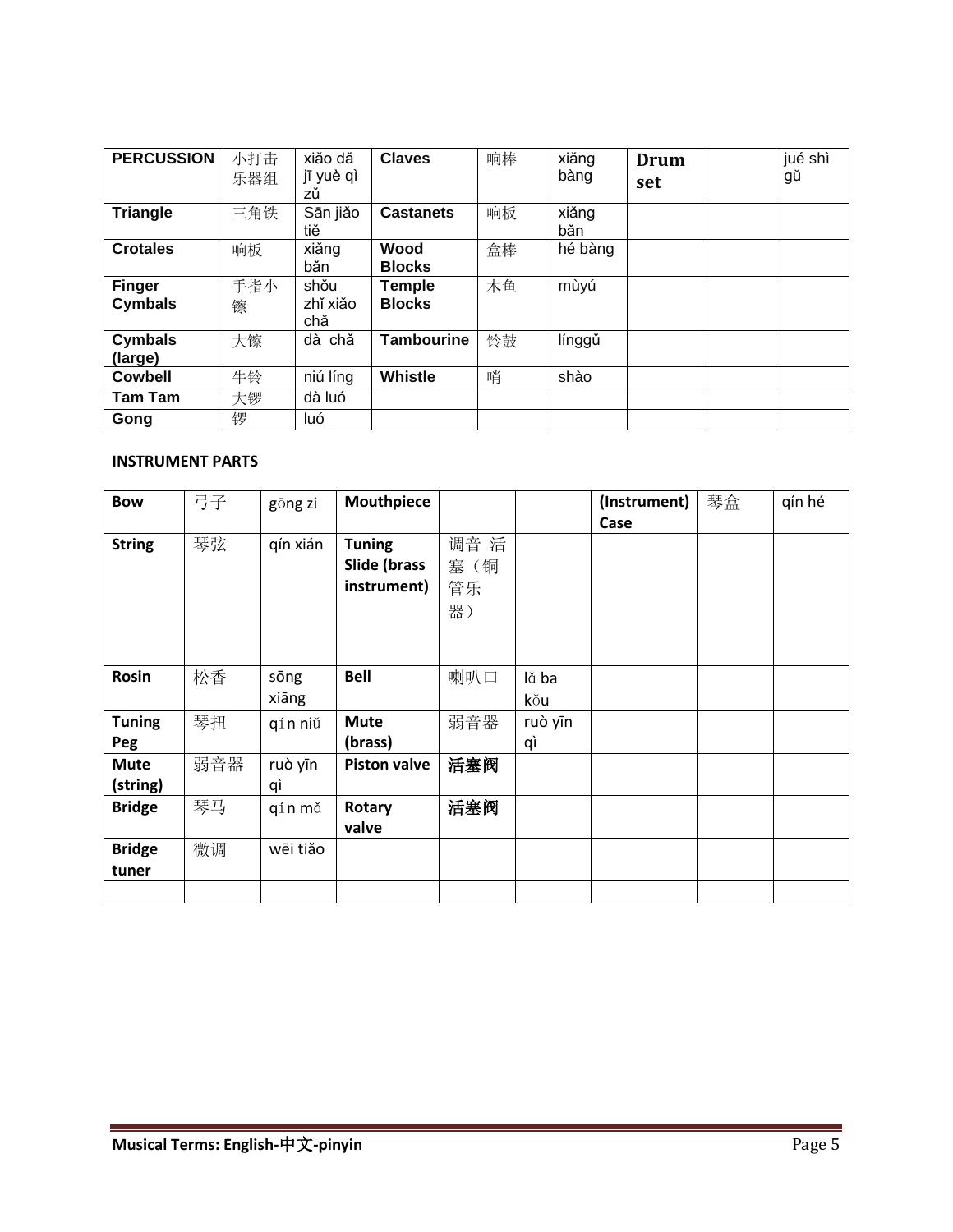#### **BODY PARTS**

| <b>Finger</b>   | 手指 | shǒuzhǐ | <b>Mouth</b>  | 嘴巴 | zuĭba   | <b>Embouchure</b> | 吹口 | chuī |
|-----------------|----|---------|---------------|----|---------|-------------------|----|------|
|                 |    |         |               |    |         |                   |    | kŏu  |
| <b>Thumb</b>    | 拇指 | muzhǐ   | <b>Lips</b>   | 嘴唇 | zuĭchún |                   |    |      |
| Hand            | 手  | shǒu    | <b>Throat</b> | 嗓子 | sǎngzi  |                   |    |      |
| <b>Wrist</b>    | 手腕 | shǒuwàn | Tooth/        | 牙齿 | yáchľ   |                   |    |      |
|                 |    |         | teeth         |    |         |                   |    |      |
| Arm             | 胳膊 | gēbo    | tongue        | 舌头 | shé tou |                   |    |      |
|                 |    |         |               |    |         |                   |    |      |
| <b>Shoulder</b> | 肩膀 | jiān    | lung          | 肺  | fèi     |                   |    |      |
|                 |    | băng    |               |    |         |                   |    |      |
| Head            | 头  | tóu     |               |    |         |                   |    |      |
| <b>Neck</b>     | 脖子 | bózi    |               |    |         |                   |    |      |

**Use only the tongue for articulation. Yòng shétou chūi chàn yīn.**

**You should practice every day: ní yìng gài měi tiān dān dú liàn xí**

**You should use more air: ní yìng gài dūo yòng yì xīe qì**

| <b>More</b>        | Duō yì<br>xīe<br>Duō yí<br>diăn   | Do this          | zuò zhè<br>ge           | sharper | shēng<br>yīn gaō<br>yì diăn |
|--------------------|-----------------------------------|------------------|-------------------------|---------|-----------------------------|
| <b>Less</b>        | Shăo yì<br>xīe<br>Shăo yí<br>diăn | Don't do<br>this | Bú yaò<br>zuò zhè<br>ge | flatter | dī yì diăn                  |
| <b>Use</b><br>more | Duō<br>yòng yì<br>diăn            | Try this         | Shì yí xià<br>zhè ge    |         |                             |

#### **TALKING ABOUT MUSIC**

| The feel of    | 乐 | yuè gǎn  | Rhythmic sense,         | 节 | jiézòu | <b>Synchronized</b> | 方        | fängfǎ |
|----------------|---|----------|-------------------------|---|--------|---------------------|----------|--------|
| the music      | 感 |          | accuracy                | 奏 | gănjué | (Lit. Same          | 法        | těngyī |
|                |   |          |                         | 感 |        | method of           | 统        |        |
|                |   |          |                         | 觉 |        | performing)         |          |        |
|                |   |          |                         |   |        |                     |          |        |
| <b>Full of</b> | 感 | gǎnqíng  | <b>Change of rhythm</b> | 节 | jiézòu | <b>Same</b>         | 石        | jù fă  |
| feeling        | 情 | chōngpèi |                         | 奏 | biàn   | phrasing            | 法        | těngyī |
| \emotion       | 充 |          |                         | 变 | huà    |                     | 统        |        |
|                | 沛 |          |                         | 化 |        |                     | $-\cdot$ |        |
| <b>Musical</b> | 乐 | yuè gǎn  | <b>Ensembleship</b>     | 合 | hé zòu | <b>Same tone</b>    | 音        | yīn sè |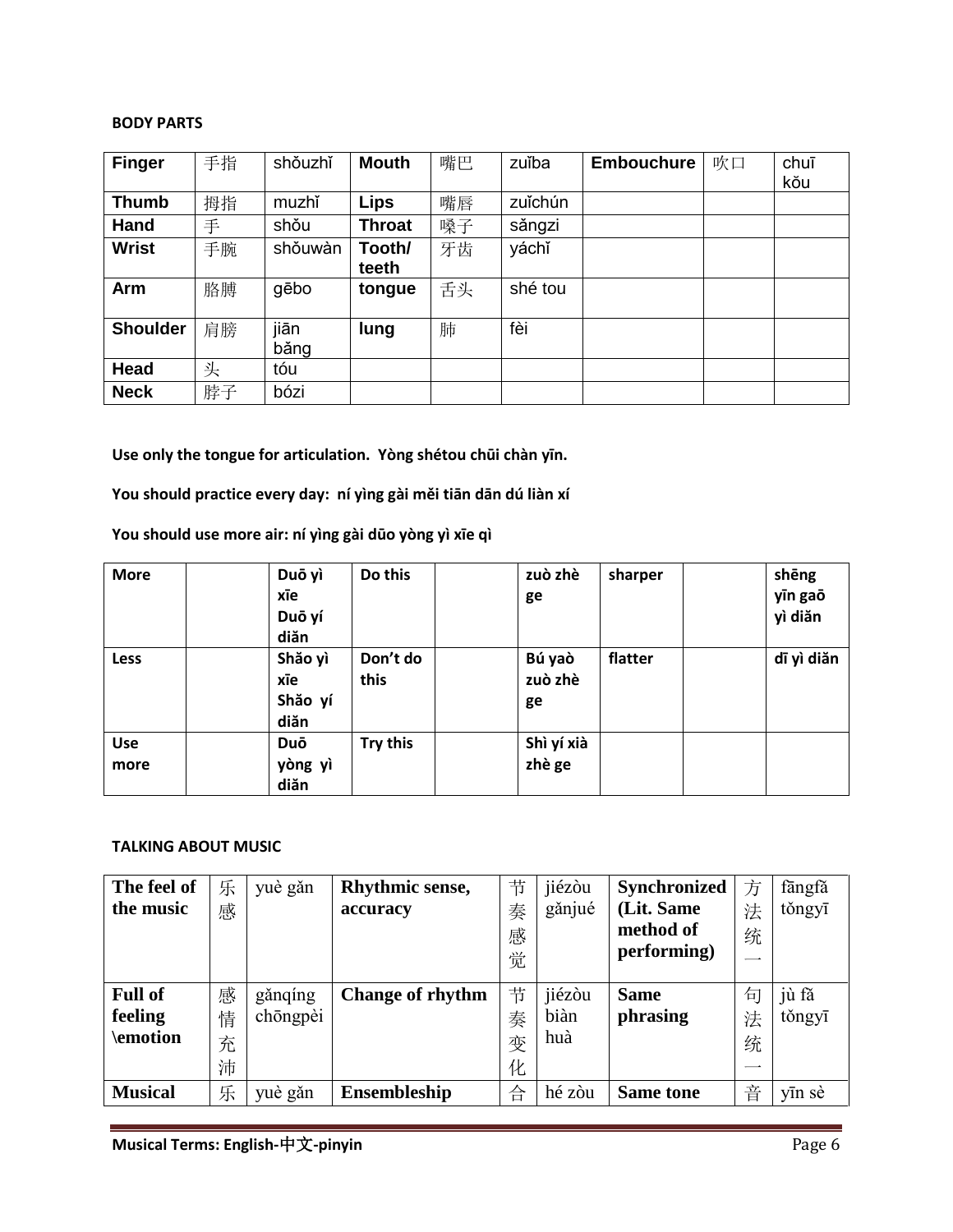| sense (Lit.<br>same         | 感                        | těngyī |          |             |                     |    | 奏 | gănjué  | color               | 色 | těngyī  |
|-----------------------------|--------------------------|--------|----------|-------------|---------------------|----|---|---------|---------------------|---|---------|
| music                       | 统                        |        |          |             |                     |    | 感 |         |                     | 统 |         |
| feeling)                    | $\overline{\phantom{0}}$ |        |          |             |                     |    | 觉 |         |                     |   |         |
|                             |                          |        |          |             |                     |    |   |         |                     |   |         |
| <b>Intonation</b>           | 音                        |        | yīn zhǔn |             | Good                |    | 配 | pèi hé  | <b>Change of</b>    | 情 | qíngxù  |
|                             | 准                        | gănjué |          |             | ensembleship\good   |    | 合 | mò qì   | mood                | 绪 | biànhuà |
|                             | 感                        |        |          |             | cooperation         |    | 默 |         |                     | 变 |         |
|                             | 觉                        |        |          |             |                     |    | 契 |         |                     | 化 |         |
| <b>Sensitive</b>            | 听                        |        | tīng jué | <b>Full</b> |                     |    | 整 | zhěngtí | <b>Contrast of</b>  | 音 | yīn sè  |
| hearing\                    | 觉                        |        | língmin  |             | coordination\Good   |    | 体 | pèihé   | color               | 色 | duìbǐ   |
| <b>Fine</b>                 | 灵                        |        |          |             | teamwork            |    | 配 |         |                     | 对 |         |
| hearing                     | 敏                        |        |          |             |                     |    | 合 |         |                     | 比 |         |
| <b>Contrast of</b>          |                          | 强      | qiáng    |             | <b>Personal</b>     | 个  |   | gè rén  | <b>Flexibility</b>  | 可 | kě sù   |
| dynamics                    |                          | 弱      | ruò      |             | skill               | 人  |   | jiqiăo  |                     | 塑 | xìng    |
|                             |                          |        | duìbǐ    |             |                     |    |   |         |                     |   |         |
|                             |                          | 对      |          |             |                     | 技  |   |         |                     | 性 |         |
|                             |                          | 比      |          |             |                     | 巧  |   |         |                     |   |         |
| <b>Practice</b>             |                          | 单      | dāndú    |             | <b>Strictly</b>     | 严  |   | yán gé  | <b>Potential</b>    | 潜 | qiănlì  |
| individually                |                          |        | liànxí   |             | regimented,         |    |   | xùn     |                     |   |         |
|                             |                          | 独      |          |             | <b>Strict</b>       | 格  |   | liàn    |                     | 力 |         |
|                             |                          | 练      |          |             | training            | 训  |   |         |                     |   |         |
|                             |                          | 习      |          |             |                     | 练  |   |         |                     |   |         |
| <b>Practice</b> (the        |                          | 分      | fēn bù   |             | <b>Improve</b>      | 提  |   | tígão   | Connection,         | 连 | lián    |
| music) in<br>parts\Practice |                          | 部      | liàn xí  |             | your                | 高  |   | jiqiăo  | <b>Continuity</b>   | 贯 | guàn    |
| in section                  |                          | 练      |          |             | performing<br>skill | 技  |   |         |                     | 性 | xìng    |
|                             |                          | 习      |          |             |                     | 巧  |   |         |                     |   |         |
| Rapid                       |                          | 指      | zhǐfǎ    |             | <b>Apply</b>        | 运  |   | yùn     | <b>Completeness</b> | 完 | wán     |
| fingering                   |                          | 法      | ling     |             | skill\Use           | 用  |   | yòng    |                     | 整 | zhěng   |
|                             |                          | 灵      | huó      |             | skill               | 技  |   | jì qiǎo |                     | 性 | xing    |
|                             |                          | 活      |          |             |                     | 巧  |   |         |                     |   |         |
|                             |                          |        |          |             |                     |    |   |         |                     |   |         |
| <b>Well-rounded</b>         |                          | 技      | jì shù   |             | Well                | 把  |   | băwò    | Song-like           | 歌 | gē      |
| technique                   |                          | 术      | quán     |             | mastered            | 握  |   | găn     |                     | 唱 | chàng   |
|                             |                          | 全      | miàn     |             |                     | 感  |   |         |                     | 性 | xìng    |
|                             |                          | 面      |          |             |                     |    |   |         |                     |   |         |
|                             |                          |        |          |             |                     |    |   |         |                     |   |         |
| <b>Sense of</b>             |                          | 分      | fēn cùn  |             | <b>Imitation</b>    | 模仿 |   | mó      | <b>Flowing</b>      | 流 | liú     |
| propriety                   |                          | 寸      | găn      |             |                     |    |   | fǎng    |                     | 动 | dòng    |
|                             |                          | 感      |          |             |                     |    |   |         |                     | 感 | găn     |
|                             |                          |        |          |             |                     |    |   |         |                     |   |         |
|                             |                          |        |          |             |                     |    |   |         |                     |   |         |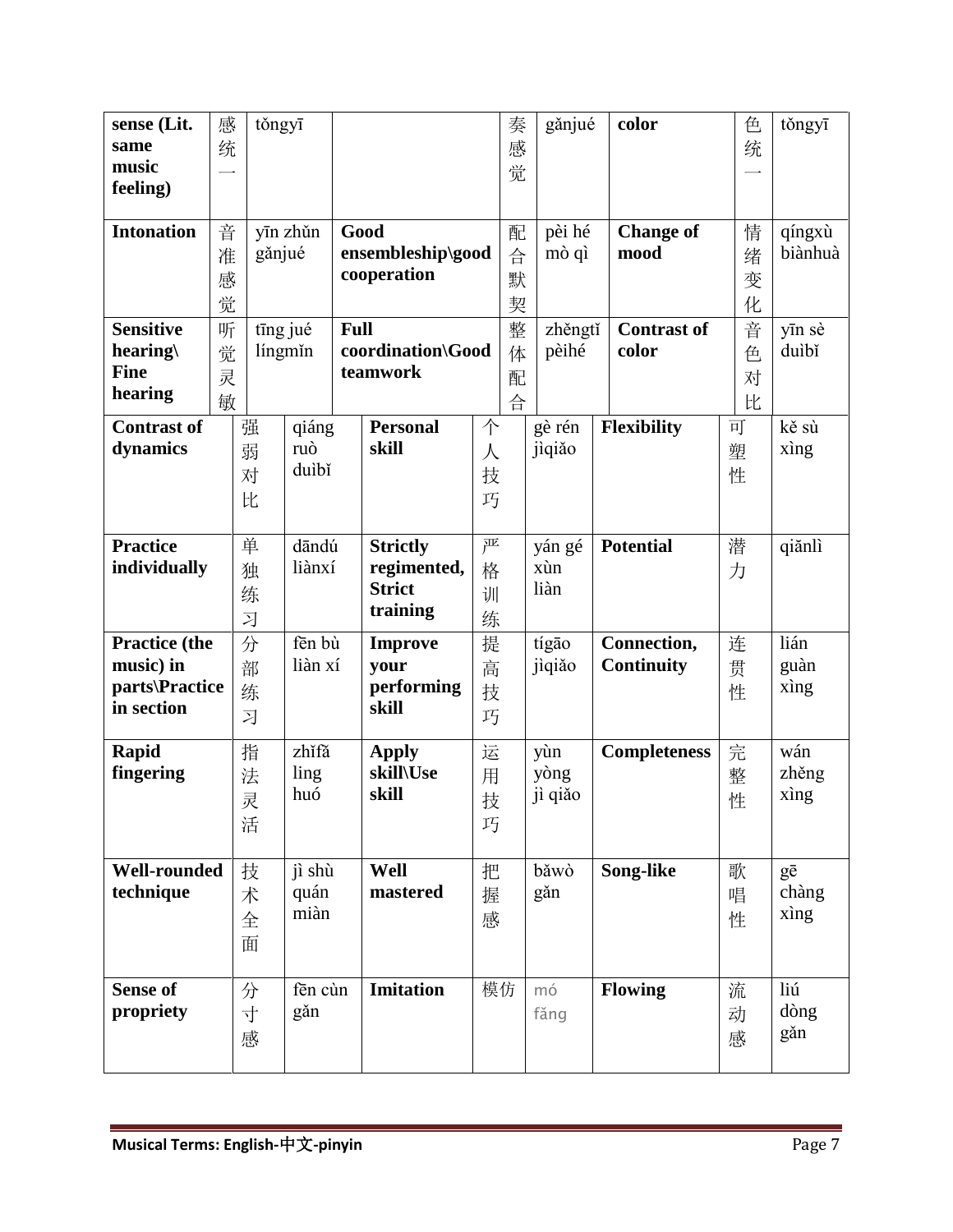## **BASSOON/WIND PLAYING**

| Air               | 气流   | qì líu           | crow             | 试吹  | shì chuī | Drop jaw    | 下巴放            | xiàba                     |
|-------------------|------|------------------|------------------|-----|----------|-------------|----------------|---------------------------|
|                   |      |                  |                  |     |          |             | $\overline{F}$ | fàngxia                   |
| <b>Embouchure</b> | 吹口   | chuī kou         | reed             | 哨片  | shào     | Don't       | 不要咬            | Bú yào                    |
|                   |      |                  |                  |     | piàn     | bite        |                | yǎo                       |
| <b>Tongue</b>     | 舌头   | shé tou          | Flick;           | 小   | xiǎo     | Don't       | 不要咬            | Bùyào                     |
|                   |      |                  | flick key        | 键、、 | jiàn,    | chew        | 哨片             | yǎo                       |
|                   |      |                  |                  | 泛音键 | fàn yīn  | the reed    |                | shào                      |
|                   |      |                  |                  |     | jiàn     |             |                | piàn                      |
| <b>Tongue</b>     | 舌前   | shé gián         | Piano,           | 弱音键 | ruò yīn  | <b>More</b> | 用更多            | yòng                      |
| front             |      |                  | whisper          |     | jiàn,    | reed in     | 哨片             | gèngduō                   |
|                   |      |                  | key              |     |          | the         |                | shào                      |
|                   |      |                  |                  |     |          | mouth       |                | piàn                      |
| <b>Tongue</b>     | 舌中   | shé              | Sit up           | 请坐直 | qing     | <b>Less</b> | 用更少            | yòng                      |
| middle            |      | zhōng            | straight         |     | zuò zhí  | reed in     | 哨片             | gèng                      |
|                   |      |                  |                  |     |          | the         |                | shǎo                      |
|                   |      |                  |                  |     |          | mouth       |                | shào                      |
|                   |      |                  |                  |     |          |             |                | piàn                      |
| <b>Single</b>     | 单吐音  | dān tǔ           | More air         | 更多气 | gèng     | Don't       | 不要晃            | huàng                     |
| tonguing          |      | yīn              |                  | 流   | duō qì   | bounce      | 动下巴            | dòng xià                  |
|                   |      |                  |                  |     | liú      | the jaw     |                | ba                        |
| <b>Double</b>     | 双吐音; | shuāng           | relax            | 放松  | fàng     | vowel       | 元音             | yuányīn                   |
| tonguing;         | 三吐音  | tǔ yīn;          |                  |     | sōng     |             |                |                           |
| <b>Triple</b>     |      | sān tǔ           |                  |     |          |             |                |                           |
| tonguing          |      | yīn              |                  |     |          |             |                |                           |
| fingering         | 指法   | zhǐ fǎ           | <b>Relax the</b> | 放松肩 | fàng     | voicing     | 元音改            | yuányīn                   |
|                   |      |                  | shoulders        | 膀   | sōng     |             | 变              | găibiàn                   |
|                   |      |                  |                  |     | jiān     |             |                |                           |
|                   |      |                  |                  |     | bǎng     |             |                |                           |
| <b>Alternate</b>  | 切换指  | Qiēhuàn<br>zhǐfǎ |                  |     |          | "ah"        | __<br>元音"a"    | yuányīn                   |
| fingering         | 法    |                  |                  |     |          | vowel       |                | $n_{\rm a}$               |
|                   |      |                  |                  |     |          | "ee"        | 元音"i"          | yuányīn                   |
|                   |      |                  |                  |     |          | vowel       |                | $\mathbf{u}$ <sup>"</sup> |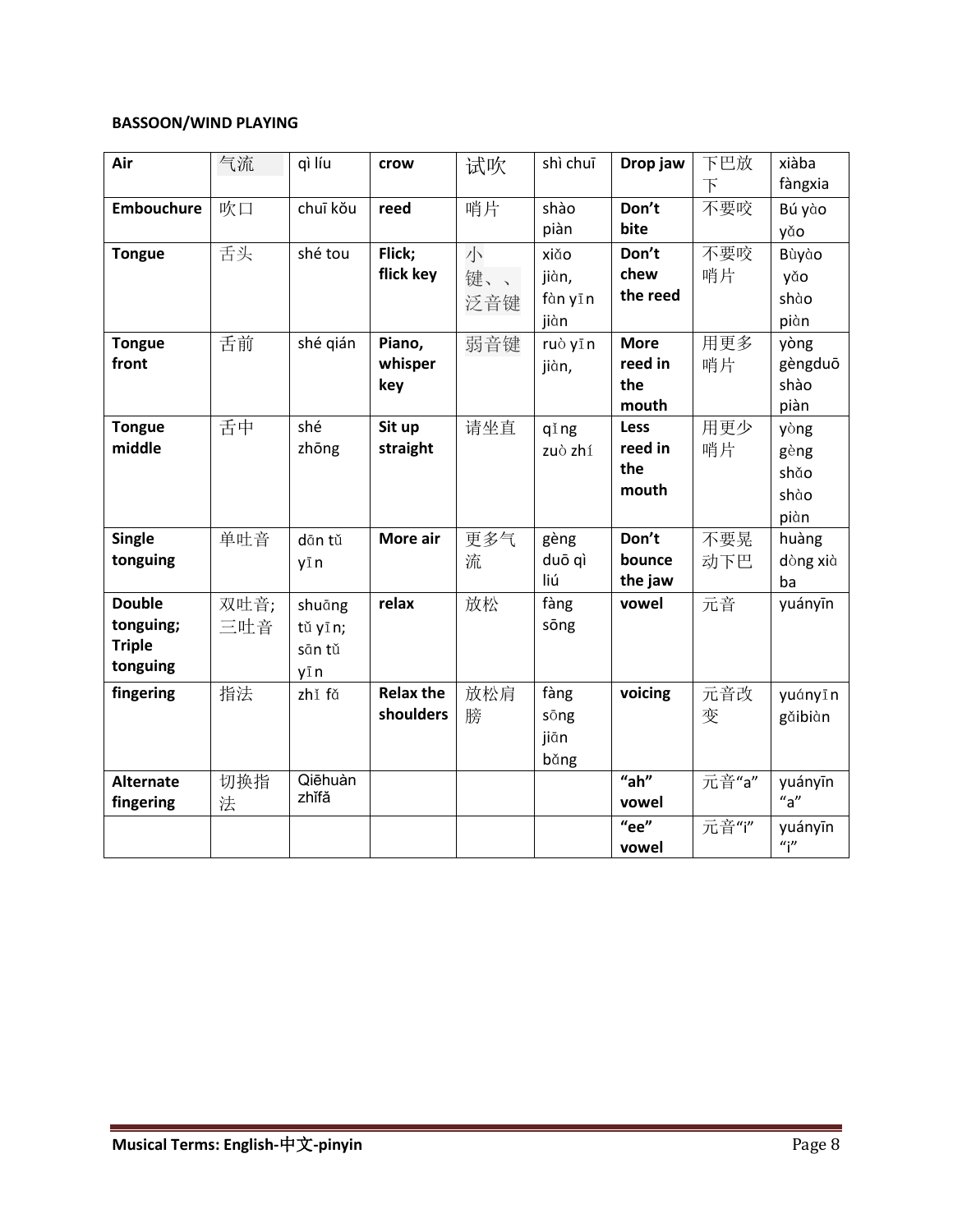

### **BASSOON PARTS AND TOOLS**

| bocal       | "S 管"or"弯 | wān      | gouger   | 凿痕  | záo hén  | file              | 锉刀  | cuòdão   |
|-------------|-----------|----------|----------|-----|----------|-------------------|-----|----------|
|             | 管"        | guǎn     |          |     |          |                   |     |          |
| Wing or     | 短节管       | duăn jié | profiler | 剖面  | pōu      | Sand paper        | 砂纸  | shā zhǐ  |
| tenor       |           | guǎn     |          |     | miàn     |                   |     |          |
| joint       |           |          |          |     |          |                   |     |          |
| <b>Boot</b> | U型管       | U xí ng  | shaper   | 成型模 | chéng    | <b>Turks head</b> | 哨尾圆 | shào     |
| joint       |           | guǎn     |          | 具   | xíng mó  | wrapping          | 形缠线 | wěi      |
|             |           |          |          |     | jù       |                   |     | yuán     |
|             |           |          |          |     |          |                   |     | xíng     |
|             |           |          |          |     |          |                   |     | chán     |
|             |           |          |          |     |          |                   |     | xiàn     |
| Long        | 长节管       | cháng    | wire     | 铜丝  | tóng sī  | reamer            | 哨管铰 | shào     |
| joint       |           | jié guǎn |          |     |          |                   | 刀   | guǎn     |
|             |           |          |          |     |          |                   |     | jiăo dāo |
| <b>Bell</b> | 喇叭口       | lă ba    | pliers   | 钳子  | qiánzi   | <b>Sharpening</b> | 磨刀石 | mó dão   |
|             |           | kŏu      |          |     |          | stone             |     | shí      |
| Hand        | 手托        | shou     | mandrel  | 定模改 | dìng     | <b>Nippers</b>    | 钳子  | qiánzi   |
| rest        |           | tuō      |          | 锥   | mó       | (clippers)        |     |          |
|             |           |          |          |     | găi zhuī |                   |     |          |
| key         | 按键        | àn jiàn  | knife    | 哨刀  | shàodāo  |                   |     |          |
| hole        | 音孔        | yīn      | plaque   | 哨舌  | shào     |                   |     |          |
|             |           | kǒng     |          |     | shé      |                   |     |          |
|             |           |          |          |     |          |                   |     |          |